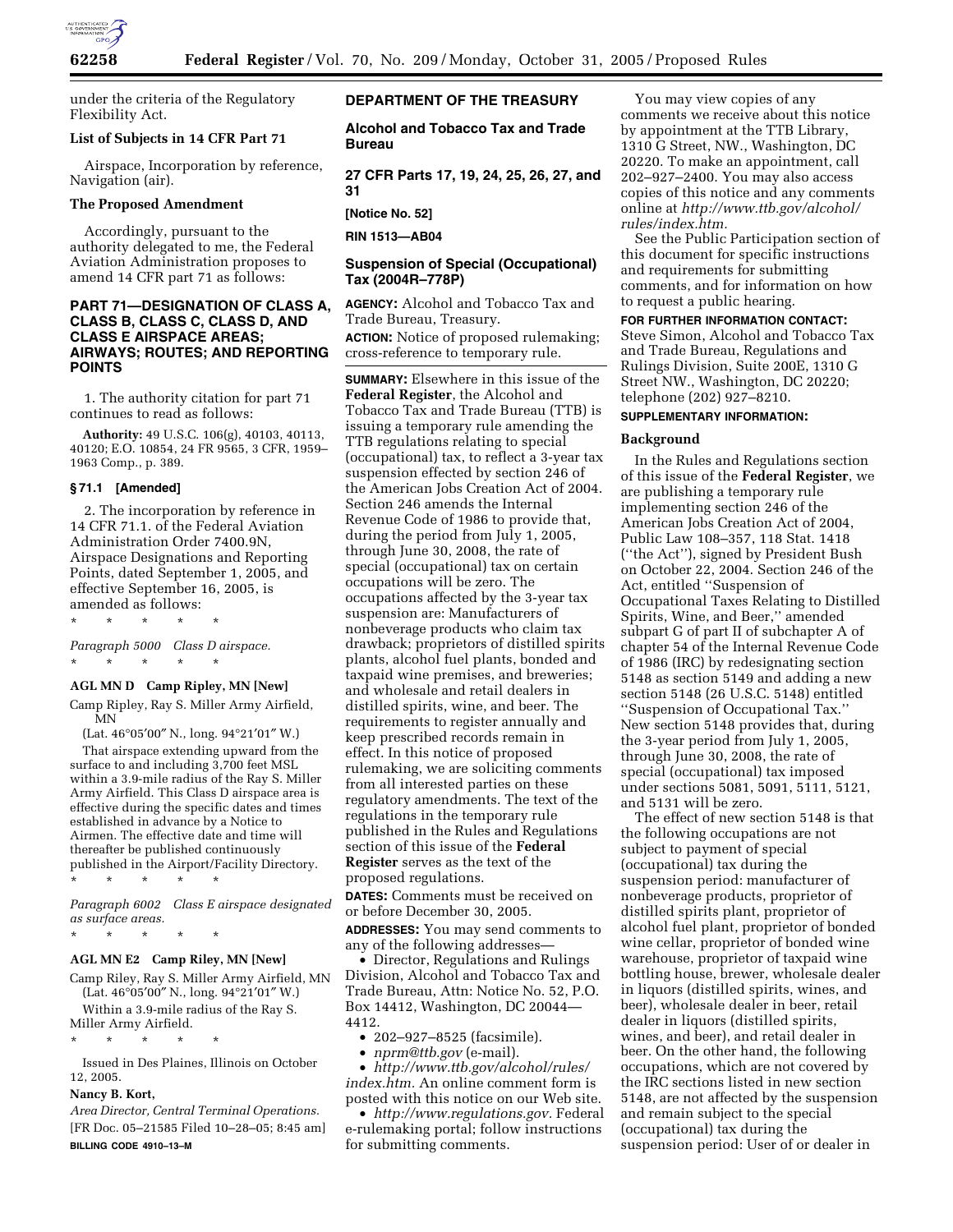specially denatured alcohol, user of taxfree alcohol, manufacturer of tobacco products (that is, cigars, cigarettes, smokeless tobacco, pipe tobacco, and roll-your-own tobacco), manufacturer of cigarette papers or tubes, and export warehouse proprietor (for the export of tobacco products, cigarette papers, or cigarette tubes).

Although the tax rate for the occupations affected by the suspension will be zero during the suspension period, new section 5148 further provides that persons engaging in those occupations must still register annually and comply with applicable recordkeeping requirements. Finally, section 246 of the Act amended section 5117 of the IRC (26 U.S.C. 5117) by adding a new subsection (d) to provide that during the suspension period a dealer may purchase distilled spirits, for resale, only from persons required to keep records as a wholesale liquor dealer, except as otherwise specifically provided by law or regulations. The Alcohol and Tobacco Tax and Trade Bureau (TTB) is responsible for the administration of the IRC provisions relating to special (occupational) tax.

The temporary regulations published elsewhere in this issue of the **Federal Register** involve amendments to parts 17, 19, 24, 25, 26, 27, and 31 of the TTB regulations (27 CFR parts 17, 19, 24, 25, 26, 27, and 31). The text of the temporary regulations serves as the text of these proposed regulations. The preamble to the temporary regulations explains the proposed regulations.

### **Public Participation**

## *Comments Sought*

We request comments from everyone interested. All comments must reference Notice No. 52 and must include your name and mailing address. They must be legible and written in language acceptable for public disclosure. Although we do not acknowledge receipt, we will consider your comments if we receive them on or before the closing date. We regard all comments as originals.

#### *Confidentiality*

All comments are part of the public record and subject to disclosure. Do not enclose any material in your comments that you consider confidential or inappropriate for public disclosure.

#### *Submitting Comments*

You may submit comments in any of five ways:

• *Mail:* You may send written comments to TTB at the address listed in the **ADDRESSES** section of this document.

• *Facsimile:* You may submit comments by facsimile transmission to 202–927–8525. Faxed comments must:

(1) Be on 8.5- by 11-inch paper; (2) Contain a legible, written signature; and

(3) Be no more than five pages long. This limitation ensures electronic access to our equipment. We will not accept faxed comments that exceed five pages.

• *E-mail:* You may e-mail comments to *nprm@ttb.gov.* Comments transmitted by electronic mail must:

(1) Contain your e-mail address; (2) Reference Notice No. 52 on the subject line; and

(3) Be legible when printed on 8.5- by 11-inch paper.

• *Online form:* We provide a comment form with the online copy of this document on our Web site at *http:// www.ttb.gov/alcohol/rules/index.htm.*  Select the ''Send comments via e-mail'' link under Notice No. 52.

• *Federal e-Rulemaking Portal:* To submit comments to us via the Federal e-rulemaking portal, visit *http:// www.regulations.gov* and follow the instructions for submitting comments.

You may also write to the Administrator before the comment closing date to ask for a public hearing. The Administrator reserves the right to determine, in light of all circumstances, whether to hold a public hearing.

### **Public Disclosure**

You may view copies of the temporary rule, this document, and any comments we receive by appointment at the TTB Library at 1310 G Street, NW., Washington, DC 20220. You may also obtain copies at 20 cents per 8.5- x 11 inch page. Contact our librarian at the above address or telephone 202–927– 2400 to schedule an appointment or to request copies of comments.

For your convenience, we will post the temporary rule, this document, and any comments we receive on the TTB Web site. We may omit voluminous attachments or material that we consider unsuitable for posting. In all cases, the full comment will be available in the TTB Library. To access the online copy of this document and the submitted comments, visit *http:// www.ttb.gov/alcohol/rules/index.htm.*  Select the ''View Comments'' link under this document's number and title to view the posted comments.

#### **Regulatory Flexibility Act**

Although we are issuing this notice of proposed rulemaking, it has been determined that it is not subject to the provisions of 5 U.S.C. 553(b). Because this proposed rule contains no new collections of information, the

provisions of the Regulatory Flexibility Act (5 U.S.C. 601 *et seq.*) do not apply.

## **Executive Order 12866**

We have determined that this notice of proposed rulemaking is not a significant regulatory action as defined by Executive Order 12866. Therefore, a regulatory assessment is not required.

## **Paperwork Reduction Act**

Under the Paperwork Reduction Act of 1995, no persons are required to respond to a collection of information unless it displays a valid OMB control number. The collections of information contained in the regulations amended by this temporary rule have been previously reviewed and approved by the Office of Management and Budget in accordance with the Paperwork Reduction Act of 1995 (44 U.S.C. 3504(h)) under control numbers 1513– 0005, 1513–0088, 1513–0112, and 1513– 0113. There is no new or revised collection of information imposed by this proposed rule, and there is no change in the reporting or recordkeeping burden. Thus, no new OMB control numbers will be obtained.

### **Drafting Information**

The principal author of this document is Steve Simon, Regulations and Rulings Division, Alcohol and Tobacco Tax and Trade Bureau. However, other personnel participated in its development.

#### **List of Subjects**

#### *27 CFR Part 17*

Administrative practice and procedure, Claims, Cosmetics, Customs duties and inspection, Drugs, Excise taxes, Exports, Imports, Liquors, Packaging and containers, Puerto Rico, Reporting and recordkeeping requirements, Spices and flavorings, Surety bonds, Virgin Islands.

## *27 CFR Part 19*

Administrative practice and procedure, Alcohol and alcoholic beverages, Authority delegations (Government agencies), Chemicals, Claims, Customs duties and inspection, Electronic fund transfers, Excise taxes, Exports, Gasohol, Imports, Labeling, Liquors, Packaging and containers, Puerto Rico, Reporting and recordkeeping requirements, Research, Security measures, Spices and flavorings, Stills, Surety bonds, Transportation, Vinegar, Virgin Islands, Warehouses, Wine.

## *27 CFR Part 24*

Administrative practice and procedure, Claims, Electronic funds transfers, Excise taxes, Exports, Food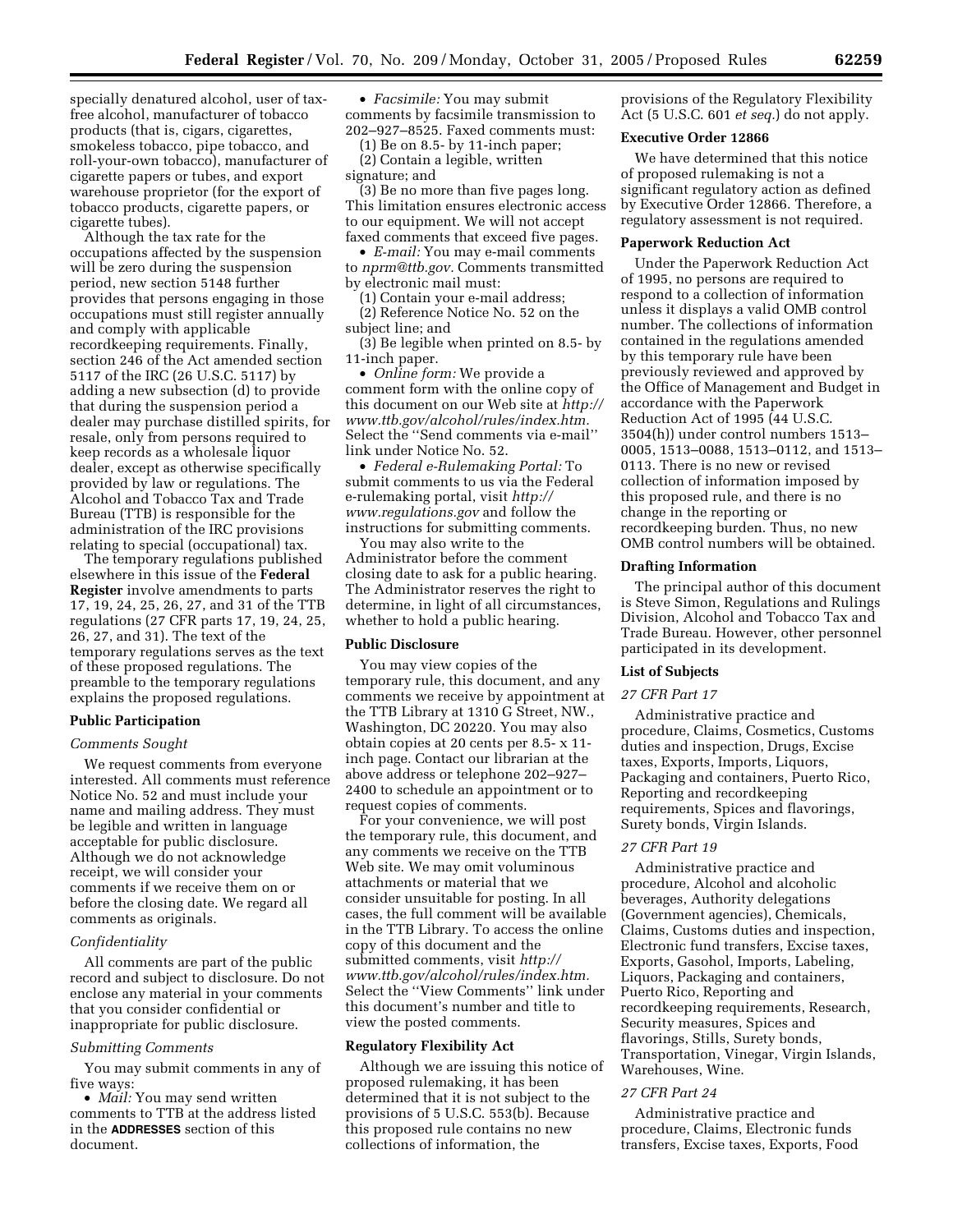additives, Fruit juices, Labeling, Liquors, Packaging and containers, Reporting and recordkeeping requirements, Research, Scientific equipment, Spices and flavorings, Surety bonds, Vinegar, Warehouses, Wine.

#### *27 CFR Part 25*

Beer, Claims, Electronic fund transfers, Excise taxes, Exports, Labeling, Liquors, Packaging and containers, Reporting and recordkeeping requirements, Research, Surety bonds.

### *27 CFR Part 26*

Alcohol and alcoholic beverages, Caribbean Basin initiative, Claims, Customs duties and inspection, Electronic funds transfers, Excise taxes, Packaging and containers, Puerto Rico, Reporting and recordkeeping requirements, Surety bonds, Virgin Islands, Warehouses.

### *27 CFR Part 27*

Alcohol and alcoholic beverages, Beer, Cosmetics, Customs duties and inspection, Electronic funds transfers, Excise taxes, Imports, Labeling, Liquors, Packaging and containers, Reporting and recordkeeping requirements, Wine.

#### *27 CFR Part 31*

Alcohol and alcoholic beverages, Beer, Claims, Excise taxes, Exports, Labeling, Liquors, Packaging and containers, Reporting and recordkeeping requirements, Wine.

# **Proposed Amendments to the Regulations**

For the reasons discussed in the preamble, TTB proposes to amend 27 CFR parts 17, 19, 24, 25, 26, 27, and 31 as follows:

# **PART 17—DRAWBACK ON TAXPAID DISTILLED SPIRITS USED IN MANUFACTURING NONBEVERAGE PRODUCTS**

1. The authority citation for part 17 is revised to read as follows:

**Authority:** 26 U.S.C. 5010, 5131–5134, 5143, 5146, 5148, 5206, 5273, 6011, 6065, 6091, 6109, 6151, 6402, 6511, 7011, 7213, 7652, 7805; 31 U.S.C. 9301, 9303, 9304, 9306.

2. The proposed amendatory instructions and the proposed amended regulatory text for part 17 are the same as the amendatory instructions and the amended regulatory text set forth in the temporary rule on this subject published in the Rules and Regulations section of this issue of the **Federal Register**.

# **PART 19—DISTILLED SPIRITS PLANTS**

3. The authority citation for part 19 is revised to read as follows:

**Authority:** 19 U.S.C. 81c, 1311; 26 U.S.C. 5001, 5002, 5004–5006, 5008, 5010, 5041, 5061, 5062, 5066, 5081, 5101, 5111–5113, 5142, 5143, 5146, 5148, 5171–5173, 5175, 5176, 5178–5181, 5201–5204, 5206, 5207, 5211–5215, 5221–5223, 5231, 5232, 5235, 5236, 5241–5243, 5271, 5273, 5301, 5311– 5313, 5362, 5370, 5373, 5501–5505, 5551– 5555, 5559, 5561, 5562, 5601, 5612, 5682, 6001, 6065, 6109, 6302, 6311, 6676, 6806, 7011, 7510, 7805; 31 U.S.C. 9301, 9303, 9304, 9306.

4. The proposed amendatory instructions and the proposed amended regulatory text for part 19 are the same as the amendatory instructions and the amended regulatory text set forth in the temporary rule on this subject published in the Rules and Regulations section of this issue of the **Federal Register**.

### **PART 24—WINE**

5. The authority citation for part 24 is revised to read as follows:

**Authority:** 5 U.S.C. 552(a); 26 U.S.C. 5001, 5008, 5041, 5042, 5044, 5061, 5062, 5081, 5111–5113, 5121, 5122, 5142, 5143, 5148, 5173, 5206, 5214, 5215, 5351, 5353, 5354, 5356, 5357, 5361, 5362, 5364–5373, 5381– 5388, 5391, 5392, 5511, 5551, 5552, 5661, 5662, 5684, 6065, 6091, 6109, 6301, 6302, 6311, 6651, 6676, 7011, 7302, 7342, 7502, 7503, 7606, 7805, 7851; 31 U.S.C. 9301, 9303, 9304, 9306.

6. The proposed amendatory instructions and the proposed amended regulatory text for part 24 are the same as the amendatory instructions and the amended regulatory text set forth in the temporary rule on this subject published in the Rules and Regulations section of this issue of the **Federal Register**.

### **PART 25—BEER**

7. The authority citation for part 25 is revised to read as follows:

**Authority:** 19 U.S.C. 81c; 26 U.S.C. 5002, 5051–5054, 5056, 5061, 5091, 5111, 5113, 5142, 5143, 5146, 5148, 5222, 5401–5403, 5411–5417, 5551, 5552, 5555, 5556, 5671, 5673, 5684, 6011, 6061, 6065, 6091, 6109, 6151, 6301, 6302, 6311, 6313, 6402, 6651, 6656, 6676, 6806, 7011, 7342, 7606, 7805; 31 U.S.C. 9301, 9303–9308.

8. The proposed amendatory instructions and the proposed amended regulatory text for part 25 are the same as the amendatory instructions and the amended regulatory text set forth in the temporary rule on this subject published in the Rules and Regulations section of this issue of the **Federal Register**.

# **PART 26—LIQUORS AND ARTICLES FROM PUERTO RICO AND THE VIRGIN ISLANDS**

9. The authority citation for part 26 is revised to read as follows:

**Authority:** 19 U.S.C. 81c; 26 U.S.C. 5001, 5007, 5008, 5010, 5041, 5051, 5061, 5081, 5111, 5112, 5114, 5121, 5122, 5124, 5131— 5134, 5141, 5146, 5148, 5207, 5232, 5271, 5276, 5301, 5314, 5555, 6001, 6301, 6302, 6804, 7101, 7102, 7651, 7652, 7805; 27 U.S.C. 203, 205; 31 U.S.C. 9301, 9303, 9304, 9306.

10. The proposed amendatory instructions and the proposed amended regulatory text for part 26 are the same as the amendatory instructions and the amended regulatory text set forth in the temporary rule on this subject published in the Rules and Regulations section of this issue of the **Federal Register**.

# **PART 27—IMPORTATION OF DISTILLED SPIRITS, WINES, AND BEER**

11. The authority citation for part 27 is revised to read as follows:

**Authority:** 5 U.S.C. 552(a), 19 U.S.C. 81c, 1202; 26 U.S.C. 5001, 5007, 5008, 5010, 5041, 5051, 5054, 5061, 5148, 5111, 5112, 5114, 5121, 5122, 5124, 5201, 5205, 5207, 5232, 5273, 5301, 5313, 5555, 6302, 7805.

12. The proposed amendatory instructions and the proposed amended regulatory text for part 27 are the same as the amendatory instructions and the amended regulatory text set forth in the temporary rule on this subject published in the Rules and Regulations section of this issue of the **Federal Register**.

## **PART 31—ALCOHOL BEVERAGE DEALERS**

13. The authority citation for part 31 is revised to read as follows:

**Authority:** 26 U.S.C. 5001, 5002, 5111– 5114, 5116, 5117, 5121–5124, 5142, 5143, 5145, 5146, 5148, 5206, 5207, 5301, 5352, 5555, 5613, 5681, 5691, 6001, 6011, 6061, 6065, 6071, 6091, 6109, 6151, 6311, 6314, 6402, 6511, 6601, 6621, 6651, 6657, 7011, 7805.

14. The proposed amendatory instructions and the proposed amended regulatory text for part 31 are the same as the amendatory instructions and the amended regulatory text set forth in the temporary rule on this subject published in the Rules and Regulations section of this issue of the **Federal Register**.